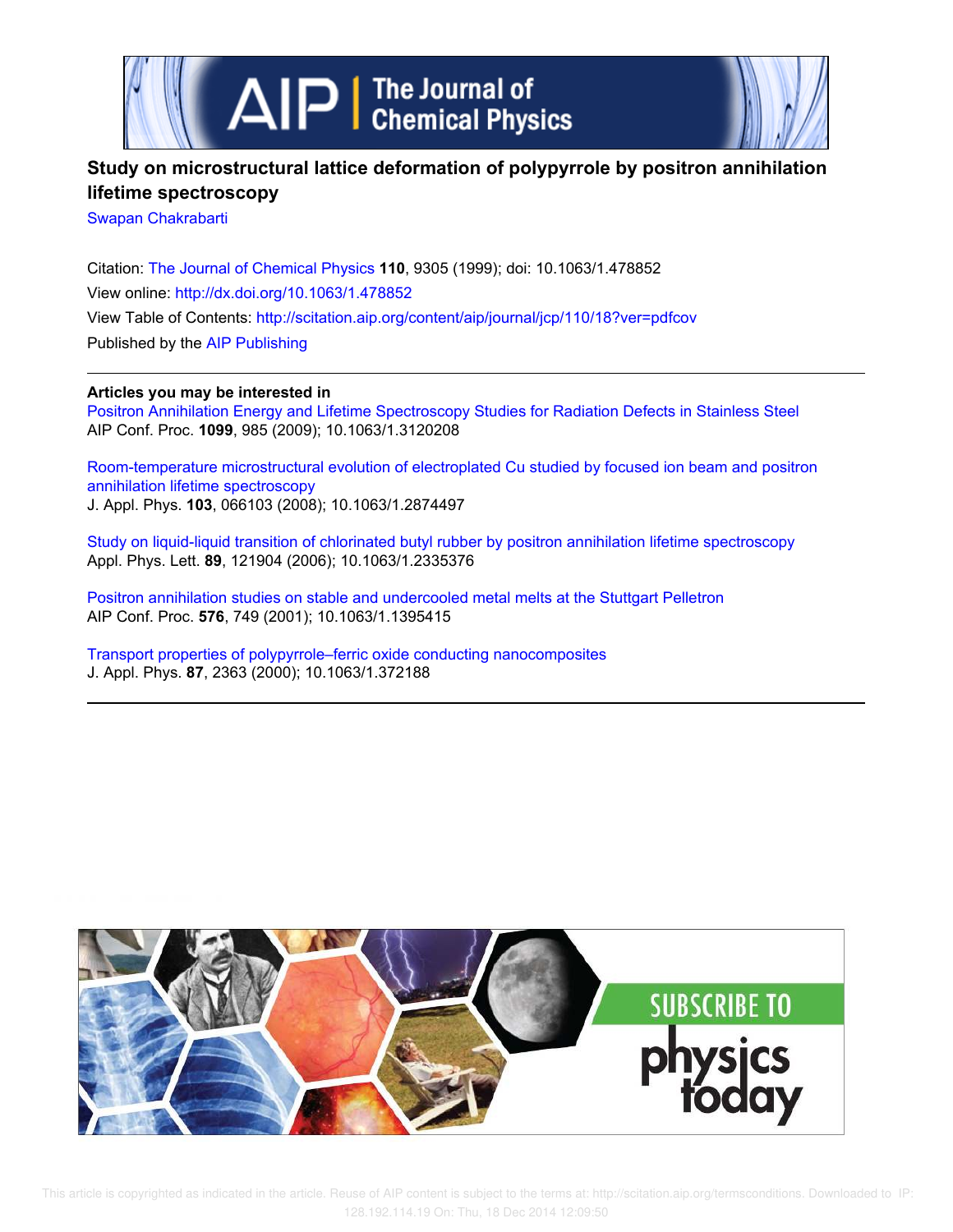# **Study on microstructural lattice deformation of polypyrrole by positron annihilation lifetime spectroscopy**

Swapan Chakrabarti

*Department of Polymer Science and Technology, University of Calcutta, 92, Acharya Prafulla Chandra Road, Calcutta*–*700 009, India*

(Received 25 March 1998; accepted 2 November 1998)

Microstructural defects (polarons, bipolarons), responsible for conduction in polypyrrole (PPy) has been studied using positron annihilation lifetime (PAL) spectroscopy, conductivity and electron spin resonance (ESR) measurements. Pyrrole, oxidized at different oxidizing strengths  $[0.13(N)-2.0(N)]$ by ammonium ferric sulphate has been used for the preparation of PPy. It is observed from the PAL measurement that of the two lifetime components the longer one originates from annihilation of positron in the defect (polaron and bipolaron) sites and the corresponding intensity is a measure of the defect concentration. Further it is evident from the ESR spectra that the dominant defects are polarons at lower oxidizing strengths  $\leq 0.75(N)$  and bipolarons at strengths  $\geq 1.0(N)$ . Conductivity data corroborate the findings. © *1999 American Institute of Physics.*  $[$ S0021-9606(99)50406-6]

## **I. INTRODUCTION**

Polypyrrole (PPy) has attracted much experimental and theoretical attention because it is one of the most stable conducting polymers and easy to synthesize.<sup>1–3</sup> The effect of doping on electronic states, conductivity and optical properties of such polymers have been widely investigated over the past several years leading to the proposition that these properties are considerably affected by the polaron or bipolaron type of defects generated in the neutral polymer chain. $3-5$ Typically, PPy possesses a nondegenerate ground state. A polaron is produced upon extraction of a negative charge from a neutral segment of the chain (via partial oxidation) accompanied by lattice relaxation. Formation of polaron, a radical cation, introduces two states within the band gap which are bonding and antibonding in character. Subsequent removal of further negative charges from the PPy chain that already contains a polaron, may yield more polarons or the existing polaron may be ionized to form a bipolaron (via additional oxidation). Theoretical calculations done by Bredas *et al.*<sup>6</sup> suggest that the latter process is favored energetically. Although contradictory arguments exist, $\frac{7}{1}$  it is now evident that bipolarons play a fundamental role in the charge transport within the PPy chain. As more bipolarons are generated, their energies overlap leading to bipolaron bands within the forbidden gap. Electronic energy levels of such a system have been suggested by Bredas *et al.*<sup>6</sup> Since polypyrrole is insoluble and infusible, the experimental investigations are partially hampered. Recently, microstructural changes in the conducting polymer matrix has been extensively studied through positron annihilation lifetime (PAL) measurements. $8-10$  Because of its nondestructive nature and sensitivity to electron density fluctuations within a material, PAL measurements are being conducted widely to identify the nature of the defects, particularly the open volume defects. Doyle *et al.*<sup>8</sup> have studied the PAL in PPy at different

temperatures and observed weak temperature dependence and they attributed positron trapping to polarons only. Later on Sharma *et al.*<sup>11</sup> suggest that positron localization takes place in the bipolaronic environment. Pethrick $12$  has recently published an extensive review on the use of PAL measurements in polymers and has pointed out the suitability and importance of this technique for using it as a probe to study defects in polymers. The aim of the present work is to study the effects of reagent concentration used to synthesize polypyrrole on the microstructural lattice deformation of the resulting polymer. We have assessed this using PAL spectroscopy, ESR spectroscopy and 4 probe conductivity measurements.

#### **II. EXPERIMENT**

## **A. Materials**

Pyrrole (E. Merck, Germany) is purified twice by fractional distillation under nitrogen atmosphere immediately before use. Ammonium ferric sulphate  $[(NH<sub>4</sub>)Fe(SO<sub>4</sub>)<sub>2</sub>]$ , 12  $H<sub>2</sub>O$  (E. Merck, Germany) is used as the oxidizing agent with conductivity water as its solvent.

#### **B. Polymer synthesis**

PPy is synthesized by mixing pyrrole solutions with solutions of the oxidizing agent of different strengths viz., 0.13(N), 0.25(N), 0.5(N), 0.75(N), 1.0(N), 1.5(N) and 2(N). In each case, pyrrole is added to such an extent that the molar ratio of an oxidizing agent to pyrrole is 50:1. This ratio is maintained to ensure complete conversion of the pyrrole monomer to  $PPy$ .<sup>13</sup> In each case polymerization is allowed to proceed for 1 h. PPy, formed as a black precipitate, is collected by filtration in a sintered bed crucible. The polymer thus obtained is rinsed thoroughly with water and dried for 24 h at room temperature *in vacuo*. Dried polypyrrole

 This article is copyrighted as indicated in the article. Reuse of AIP content is subject to the terms at: http://scitation.aip.org/termsconditions. Downloaded to IP: 128.192.114.19 On: Thu, 18 Dec 2014 12:09:50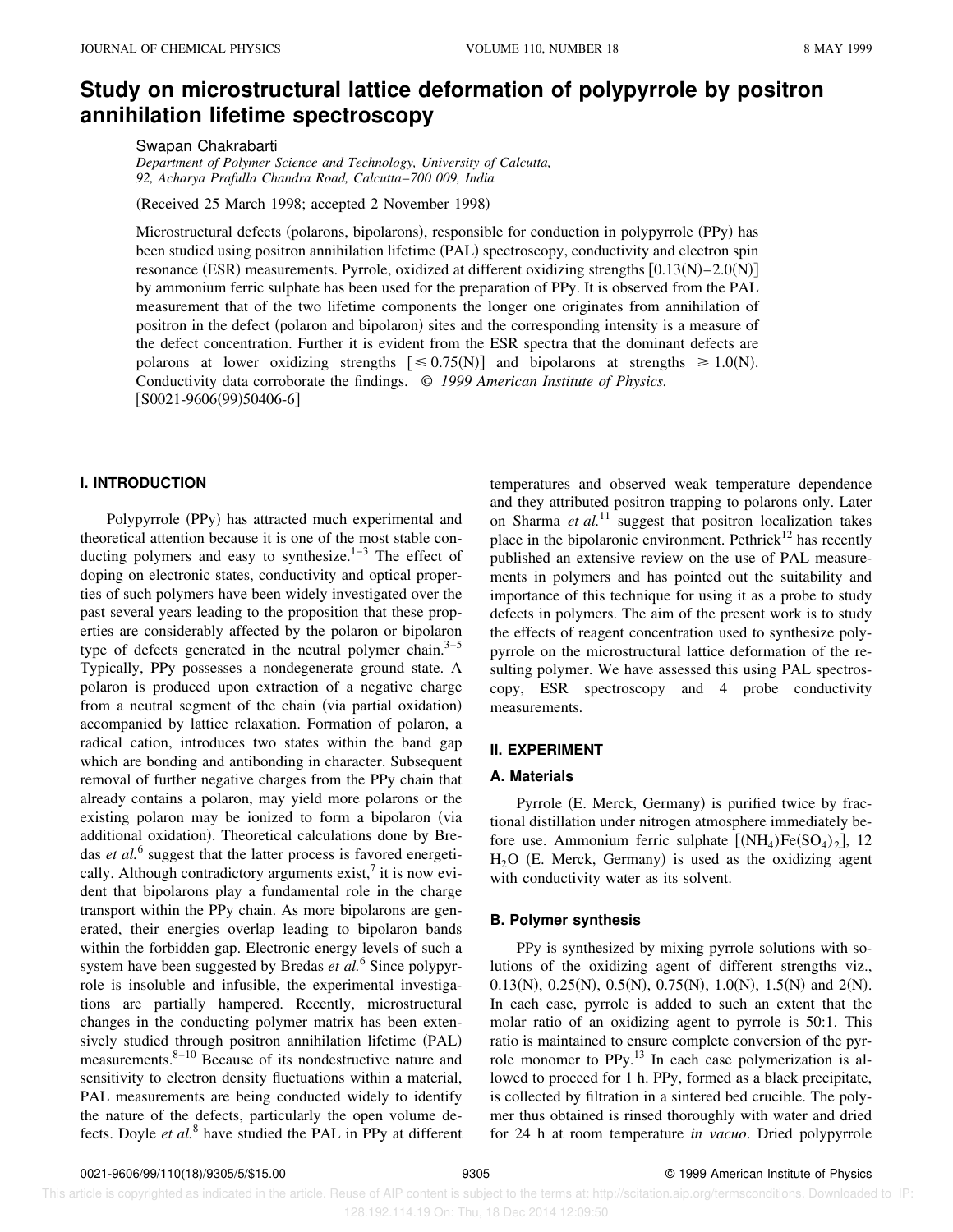TABLE I. PAL spectroscopic parameters of different PPy samples.

| Oxidizing agent  | Strength<br>(N) | $\tau_1$ (ps) | $\tau_2(ps)$ | $\tau_R(ps)$ | $I_2(\%)$    |
|------------------|-----------------|---------------|--------------|--------------|--------------|
| $(NH_4)Fe(SO_4)$ | 0.13            | $180 \pm 3$   | $403 \pm 5$  | $201 \pm 2$  | $19 \pm 1.5$ |
|                  | 0.25            | $180 \pm 3$   | $400 \pm 5$  | $202 \pm 2$  | $20 \pm 1.5$ |
|                  | 0.50            | $180 \pm 3$   | $401 \pm 5$  | $206 \pm 2$  | $22 \pm 1.5$ |
|                  | 0.75            | $180 \pm 3$   | $401 \pm 5$  | $209 \pm 2$  | $25 \pm 1.5$ |
|                  | 1.00            | $160 \pm 3$   | $351 \pm 5$  | $191 \pm 2$  | $30 \pm 1$   |
|                  | 1.50            | $154 \pm 3$   | $343 \pm 5$  | $191 \pm 2$  | $35 \pm 1$   |
|                  | 2.00            | $150 \pm 3$   | $330 \pm 5$  | $197 \pm 2$  | $43 \pm 1$   |

powder doped with an oxidizing agent at different strengths as stated above is subjected to 6 ton/cm<sup>2</sup> pressure for 10 min to make pellets which are subsequently used for conductivity as well as PAL measurements. Dried PPy powder is used to take the ESR spectra.

### **C. PAL measurements**

The positron annihilation lifetime has been measured with a fast-slow coincidence assembly. The detectors are 25 mm diam,  $25$  mm long cylindrical  $BaF_2$  scintillators coupled to Philips XP2020Q photomultiplier tubes (PMT). The negative pulses from the anodes of the PMTs are fed directly to constant fraction differential discriminators and then to the inputs of a time-to-amplitude converter. The resolving time (FWHM) measured with a  ${}^{60}Co$  source and with the windows of the slow channels of the fast-slow coincidence assembly set to select pulses corresponding to 300 keV to 550 keV in one channel and 700 keV to 1.32 MeV in the other is 190 ps.

The experimental positron source is prepared from carrier free <sup>22</sup>NaCl solution in water by depositing a drop of the solution and then drying it on a thin nickel foil  $2 \mu m$  thick to obtain a source strength to 10  $\mu$ Ci. A similar nickel foil is placed on the source to cover it.

The contribution of the source in the lifetime spectrum, which has been ascertained by referring to the measured value of the lifetime of positrons in an Al single crystal sample is  $\leq 2\%$ .

The lifetime and the relative intensities have been extracted from the recorded spectra using the PATFIT–88 program.<sup>14</sup>

#### **III. RESULTS AND DISCUSSIONS**

Each of the positron lifetime spectrum is resolvable into only two lifetime components  $\tau_1$  and  $\tau_2$ . The lifetime and their relative intensities are given in Table I. The lifetime component  $\tau_1$  originates from the annihilation at the perfect sites of the bulk of the material. But it is modified by the rate by which the positrons are localized at the defect sites.<sup>15</sup> In the present case the trapping rate of positrons are different and this will have some bearings on  $\tau_1$ . Explicitly,  $\tau_1$  cannot be related with annihilation from a particular site unlike for  $\tau_2$  which arises from annihilation in the defect sites. In fact  $\tau_1$  becomes the bulk lifetime ( $\tau_B$ ) in the absence of any defect in the material. According to the theory of two state trapping model<sup>16</sup>  $\tau_2$  originates from the annihilation at the defect sites, i.e., the distorted part of the lattice. In this context Sharma *et al.*<sup>11</sup> suggest that trapping sites for the positrons in the samples are created as a consequence of spatially localized dopant ions. These dopants create local lattice distortion in such a way so as to create local negatively charged domain that localize positrons. Further, it appears certain that the presence of the dopant anion is strongly associated with the process of negative charge extraction from the PPy chain (i.e., formation of polarons and bipolarons). So it seems instructive to consider the trapping sites for positrons as the dopant anions having polaronic or bipolaronic environment, i.e.,  $\tau_2$  originates from positron annihilation at the dopant site with polaronic or bipolaronic environment. Since the lifetime components  $\tau_1$  and  $\tau_2$  are affected by the structure of the anion, we have chosen the oxidizing agent with  $SO_4^{-2}$ as the dopant ion in all the cases.

Doyle *et al.*<sup>8</sup> who have used  $CH<sub>3</sub>CN$  as the solvent and have prepared PPy by electrochemical means have reported two lifetime components having values higher than the corresponding ones obtained in the present experiment. Machida *et al.*<sup>17</sup> have found that PPy shows poor conductivity when  $CH<sub>3</sub>CN$  is used as a solvent to prepare it. They have also demonstrated that the conductivity of PPy is severely controlled by the solvent. For example, the conductivity is 190 S cm<sup>-1</sup> with methanol as the solvent and  $\leq$  S cm<sup>-1</sup> with  $CH<sub>3</sub>CN$ . This finding indicates a similar solvent dependence of PAL in PPy and should account for the difference in the lifetime values obtained by Doyle *et al.*<sup>8</sup> and in the present work. They have also predicted that positrons interact via excited state polarons.<sup>8</sup> However, when polypyrrole is prepared using a concentrated solution of an oxidizing agent the major defect in the PPy chain is bipolaron. $<sup>6</sup>$ </sup>

In this context, the work of Lei *et al.*<sup>13</sup> who have used  $FeCl<sub>3</sub>$  as an oxidizing agent provides some useful observations which can help explain the nature of the variation in the value of  $\tau_1$  observed in the present work with a change in strength of an oxidizing agent such as  $(NH_4)Fe(SO_4)_2$ . Accordingly, when it is used at lower strengths say up to  $0.75(N)$ , some chemical defects originate from overoxidation and from the  $sp<sup>3</sup>$  hybridized carbon atom (nonplanar) in the PPy chain apart from polarons and bipolarons, because of the low formal reduction potential of the  $Fe^{+3}/Fe^{+2}$  system. At the same time, the associated short chain length also reduces the effective mobile electron density. On the other hand at strengths  $\geq 1.0(N)$  the chemical defects no longer exist and the chain length increases. $13$  As a result of this sharp change in the physicochemical environment,  $\tau_1$ , which remains almost constant up to a strength  $0.75(N)$ , drops down abruptly to a smaller value at a strength  $1.0(N)$  (Table I). A similar abrupt change in dc and optical conductivities reported by Lei *et al.*<sup>13</sup> at a strength lying somewhere within  $0.5(N)$  to  $1.0(N)$ , supports this finding.

As mentioned earlier  $\tau_2$  originates from the annihilation at the dopant site. $8,9,11$  According to the theory of the two state trapping model  $\tau_2$  is a constant.<sup>16</sup> But the experimental results render the situation quite unusual. The results exhibit a small variation of  $\tau_2$  in the region of lower [ $\leq 0.75(N)$ ] and higher ( $\geq 1.0(N)$ ) oxidizing strengths while it reduces drastically in the concentration region  $0.75(N)$  to 1.0 $(N)$ . This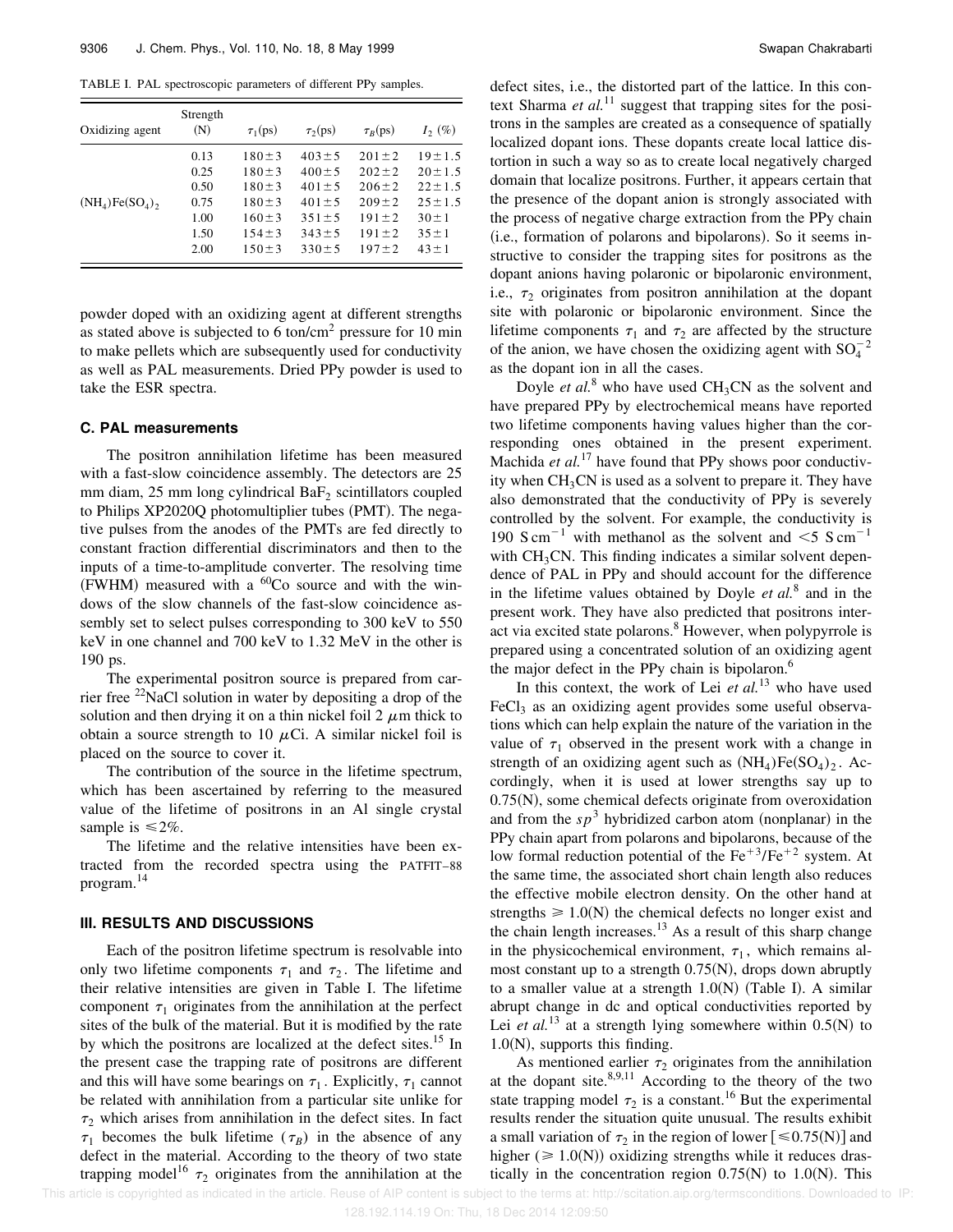

FIG. 1. Variation of  $\tau_2$  as a function of strength of the oxidizing agent, ammonium ferric sulphate.

apparent unusual situation can be explained in the following way. At the lower strengths of the oxidizing agent  $\lceil \leq 0.75(N) \rceil$  polarons are formed along with the chemical defects while at the higher strengths of the oxidizing agent  $[\geq 1.0(N)]$ , chemical defects cease to exist and the number of bipolaron increases in the PPy chain. It has been demanded by Christensen *et al.*<sup>18</sup> that the bipolaronic environment is effectively more negative than the polaronic environment, which in turn leads to the fluctuation in electron density around the dopant ions and as a consequence a sudden quenching of  $\tau_2$  value is observed in the doping concentration from  $0.75(N)$  to  $1.0(N)$  as shown in Fig. 1.

We discuss our findings based on the two state trapping model.<sup>16</sup> The model suggests that the net disappearance rate of the delocalized positrons can be written as

$$
\lambda_1 = \lambda_B + \mu_D C_D, \qquad (1)
$$



FIG. 2. Plot of conductivity of polypyrrole with the strength of the oxidizing agent.



 $\lambda_1 = \lambda_B + \mu_D C_D$ ,  $(1)$  where  $(\lambda_B)^{-1}$  is the lifetime of the positrons annihilating in the bulk and is given by the expression

FIG. 3. Typical ESR spectra of polypyrrole prepared by using ammonium ferric sulphate solution as an oxidizing agent with strength (a)  $\leq 0.75(N)$ 

T 0-37 T

$$
\tau_B = \left(\frac{I_1}{\tau_1} + \frac{I_2}{\tau_2}\right)^{-1} (I_1 + I_2).
$$
 (2)

 $\mu_D$  is the trapping rate per unit dislocation density and  $C_D$  is the dislocation density. The model further suggests that the bulk lifetime  $(\tau_B)$  would be a constant.<sup>19</sup> From the experimental results (Table I) it is clearly evident that  $\tau_B$  is not a constant, rather it shows a slight variation.

The conductivity data at different strengths of the oxidizing agent presented in Fig. 2 shows that with  $(NH_4)Fe(SO_4)_2$  as an oxidizing agent, the conductivity linearly increases with strength up to  $0.75(N)$  and then rises sharply (by 170 times) at a strength of  $1.0(N)$  and thereafter again takes a slow linear rising course upto  $2.0(N)$ . The variation of  $\tau_1$  and  $\tau_2$  shows an identical trend as that obtained from the corresponding conductivity measurement.

In Figs.  $3(a)$  and  $3(b)$  typical ESR spectra of polypyrrole samples synthesized by using lower  $[$   $\leq$  0.75 (N)] and higher  $[\geq 1.0(N)]$  strengths of the oxidizing agent  $(NH_4)Fe(SO_4)_2$ respectively have been presented. The ESR spectra of the

 This article is copyrighted as indicated in the article. Reuse of AIP content is subject to the terms at: http://scitation.aip.org/termsconditions. Downloaded to IP: 128.192.114.19 On: Thu, 18 Dec 2014 12:09:50

and (b)  $\geq 1.0(N)$ .

 $(b)$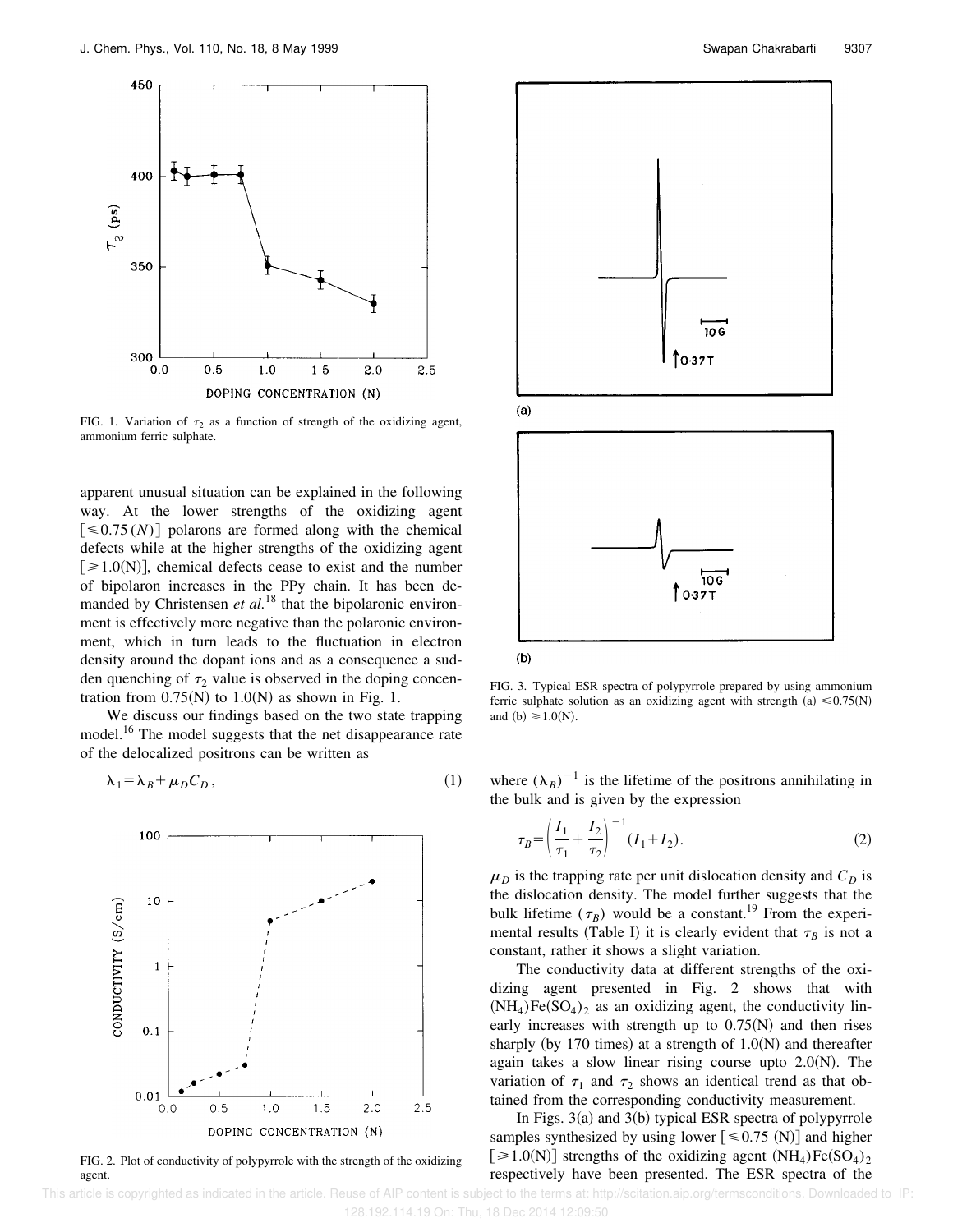samples have been taken under the identical experimental conditions, (e.g., gain setting  $4 \times 10$  in both the cases). ESR spectrum of PPy is a matter of controversy over the last two decades. Different explanations have been put forward to explain the nature of ESR signal in such samples. In a recent review article Saunders *et al.*<sup>20</sup> have ascribed the ESR activity of PPy to polarons and not to accidental defects. An ESR spectrum of a sample having polaronic defects would show a signal with high intensity. However, as the bipolaron to polaron ratio increases in a sample, the corresponding spectrum would have small intensity under the same set of experimental conditions. Since the approximate relative intensity of an ESR signal is proportional to the peak to peak derivative amplitude and to the square of the peak to peak width, a comparison of the spectra of Figs.  $3(a)$  and  $3(b)$  reveals that a sample prepared by using  $(NH_4)Fe(SO_4)_2$  as an oxidizing agent is comprised mostly of polarons at lower strengths  $[\leq 0.75(N)]$  while predominantly of bipolarons at strengths  $\geq 1.0(N)$ . Genoud *et al.*<sup>21</sup> support this view and suggest that the probability of bipolaron (a spinless entity) formation is appreciably small at a low oxidation level. So one may conclude that  $\tau_2$  is a consequence of the annihilation of the positron at the dopant site with the polaronic environment at lower strengths  $(\leq 0.75)$  and the bipolaronic environment at higher strengths  $\lbrack \geq 1.0(N) \rbrack$ .

The nature of variation of the relative intensity  $(I_2)$  pertaining to the lifetime component  $\tau_2$  (Fig. 4) in the respective samples also lends support to the above view. The values of the  $I_2$  in samples prepared by using  $(NH_4)Fe(SO_4)_2$  shows a large rate of increase with increasing oxidizing strength which indicates that number of defects increases with the increasing oxidizing strength. At very low level of oxidation only polarons are generated and as the doping level increases both carriers are produced until polaron recombination results in bipolarons being the dominant species in the highly oxidized PPy. The doping levels at which bipolarons start to be generated and polaron recombinations commences will depend on the average PPy chain length. At higher oxidizing strengths the average chain length is somewhat larger than it



is at lower oxidizing strengths. As a consequence the relative intensity  $I_2$  shows a large rate of variations. The lifetime data analysis along with ESR spectroscopic studies reveal that the value of  $I_2$  is a measure of defect concentration in the polaronic environment up to strength  $0.75(N)$  and of that in the bipolaronic environment (predominantly) at strengths starting from  $1.0(N)$  to  $2.0(N)$ .

#### **IV. CONCLUSIONS**

In summary we have presented the detailed results from a series of experiments by which we have investigated the role of the oxidizing strength used to prepare PPy on the microstructural environment of the same. The major findings of these experiments are (i) the unusual variation of the second lifetime component  $(\tau_2)$  which indicates that the local electronic environment of the dopant ion has a profound effect on the annihilation lifetime, (ii) the PAL spectroscopic studies coupled with ESR measurements clearly establish the fact that the environment of the dopant ion is polaronic in the lower strength region  $[\leq 0.75(N)]$  while it is predominantly bipolaronic in the higher strength region  $[\geq 1.0(N)]$  and (iii) from the experimental data one may infer that the effective mobile electron density in the bipolaronic environment is greater than that in the polaronic environment. Finally it is expected that further investigations will be carried out so as to clarify the unusual variation of  $\tau_2$  and to observe the saturation in the lifetime components and the relative intensities.

#### **ACKNOWLEDGMENTS**

The author is grateful to Dr. P. Banerji (DSA Laboratory, Department of Physics, University of Calcutta) for his help in calculating the positron lifetime components which prompted this study. The financial assistance from CSIR, New Delhi is also gratefully acknowledged.

- <sup>1</sup>G. B. Street, T. C. Clarke, M. Krounbi, K. Kanazawa, V. Lee, P. Pfluger,
- J. C. Scott, and G. Weiser, Mol. Cryst. Liq. Cryst. 83, 253 (1982).
- <sup>2</sup>A. Z. Diaz and J. Bargon, in *Handbook of Conducting Polymers,* edited by
- T. A. Skotheim (Dekker, New York, 1986), Vol. 1, pp. 81–115.
- <sup>3</sup> J. H. Kaufman and N. Colaneri, Phys. Rev. Lett. **53**, 1005 (1984).
- 4 J. C. Scott, P. Pfluger, M. Krounbi, and G. B. Street, Phys. Rev. B **28**, 2140 (1983).
- <sup>5</sup>P. Pfluger and G. B. Street, J. Chem. Phys. **80**, 544 (1984).
- 6 J. L. Bredas, J. C. Scott, K. Yakushi, and G. B. Street, Phys. Rev. B **30**, 1023 (1984).
- <sup>7</sup>M. Nechtschein, F. Devreux, F. Genoud, E. Vieil, J. M. Pernant, and E. Genies, Synth. Met. 15, 59 (1986).
- <sup>8</sup>S. E. Doyle, G. M. B. Mahoubin Jones, and R. A. Pethrick, Polym. Commun. **26**, 262 (1985).
- <sup>9</sup>Z. L. Peng, S. Q. Li, Y. Q. Dai, B. Wang, S. J. Wang, H. Lin, and H. Q. Zie, Synth. Met. **64**, 33 (1994).
- <sup>10</sup>A. J. MacKinnon, R. A. Pethrick, S. D. Jenkins, and P. T. McGrail, Polymer 35, 5319 (1994).
- <sup>11</sup> S. C. Sharma, S. Krisnamoorthy, S. V. Naidu, C. I. Eom, S. Krichene, and J. R. Reynolds, Phys. Rev. B 41, 5258 (1990).
- <sup>12</sup>R. A. Pethrick, Prog. Polym. Sci. **22**, 1 (1997).
- <sup>13</sup> J. Lei, Z. Cai, and C. R. Martin, Synth. Met. **46**, 53 (1992).
- <sup>14</sup>P. Kirkegaard, N. J. Pedersen, and M. Eldroup, Report of Riso National Laboratory, Riso-M-2740, 1989.
- <sup>15</sup> R. N. West, Adv. Phys. **22**, 263 (1977).
- <sup>16</sup> A. Seeger, J. Phys. F **3**, 248 (1973).
- <sup>17</sup>S. Machida, S. Miyata, and T. Techagumpuch, Synth. Met. **31**, 311  $(1989).$
- FIG. 4. Variation of intensity  $I_2$  with doping concentration. <sup>18</sup>P. A. Christensen and A. Hamnett, *Technique and Mechanism in Electro-*

This article is copyrighted as indicated in the article. Reuse of AIP content is subject to the terms at: http://scitation.aip.org/termsconditions. Downloaded to IP: